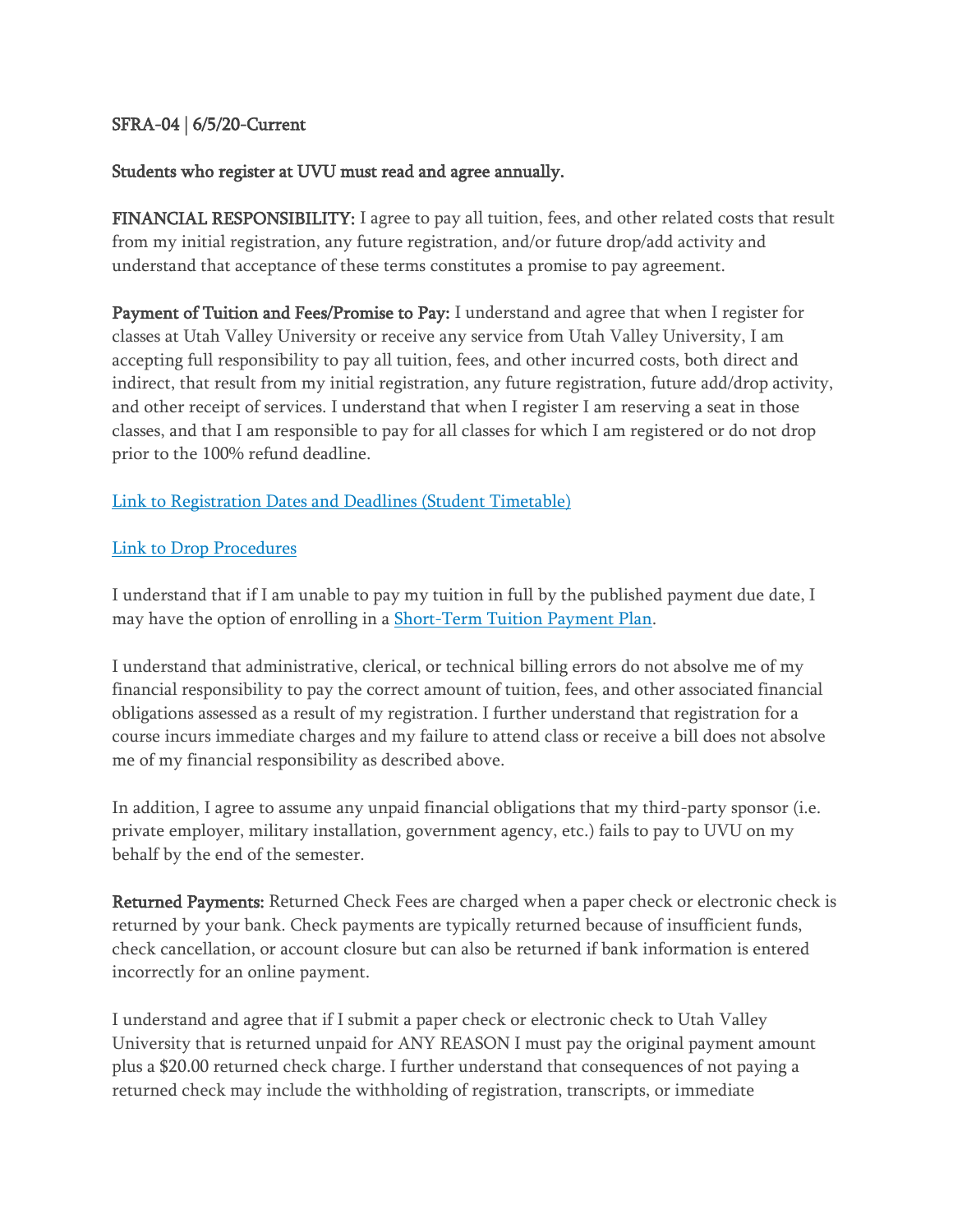cancellation of my classes and that UVU may refuse to accept personal check payments from me in the future.

DROPPING/WITHDRAWING FROM COURSES: I understand and agree it is my responsibility to drop my own classes if I decide not to attend and further understand that I must drop my classes and/or file a Leave of Absence before the 100% Refund Deadline or I will be responsible for all tuition and fees.

I acknowledge that if I am not planning to attend, it is my responsibility to drop my classes. I understand and agree that I must drop my courses prior to the 100% refund deadline as published on the [Registration Dates and Deadlins](https://www.uvu.edu/registration/registration_deadlines/) (Student Timetable) or I am obligated to pay all tuition and fee charges. Drop Procedures can be found [HERE.](https://www.uvu.edu/registration/add-drop-withdraw.html)

I understand that submitting a [Leave of Absence](https://www.uvu.edu/leaveofabsence/) does not absolve me of any financial obligation to Utah Valley University unless it is completed prior to the 100% refund deadline. I understand and agree that if I choose to submit a Leave of Absence after the 100% refund deadline I will still be responsible to pay for the classes I have dropped. I further understand and agree that withdrawal from my classes may affect my financial aid eligibility and I will be responsible to repay any disbursements that are reversed on my student account and returned to the original aid source.

CONSEQUENCES OF DELINQUENT ACCOUNT/COLLECTION: I agree to pay all charges by the published deadlines and understand the consequences of delinquencies on my account including late payment charges, registration holds, and possible collection fees.

- Financial Hold: I understand and agree that if I fail to pay my student account balance or any monies due and owing Utah Valley University by the scheduled due date, Utah Valley University may restrict my right to register or receive other University services (including transcripts and my diploma) in accordance with [University policy](https://www.uvu.edu/policies/manual/index.html) until I have paid all past due balances in full.
- Late Payment Charge: I acknowledge that payments must be received on or before the due dates published on the [Registration Dates and Deadlines \(Student Timetable\)](https://www.uvu.edu/registration/registration_deadlines/) for the semester, and further acknowledge that if my balance is not paid by the published payment due date, I will be assessed a Late Payment Charge calculated on my outstanding account balance at 20%, not to exceed \$200.00 per semester. I further understand that payment for charges incurred after the Payment Deadline are due immediately.
- Collection Agency Fees: I understand and agree that if my student account remains unpaid beyond the end of the semester for which I incur charges, interest of 1.5% per month (18% APR) will begin to accrue on my unpaid balance. I further understand that my delinquent account may be reported to one or more of the nationwide credit reporting bureaus and may be turned over to an outside agency for collection.

In the event that I default on this agreement and it becomes necessary to place this account for collection, I agree to pay collection fees, not to exceed 50% of the debt, plus any court costs and/or attorney fees resulting from the enforcement of this agreement. (Collection fees are in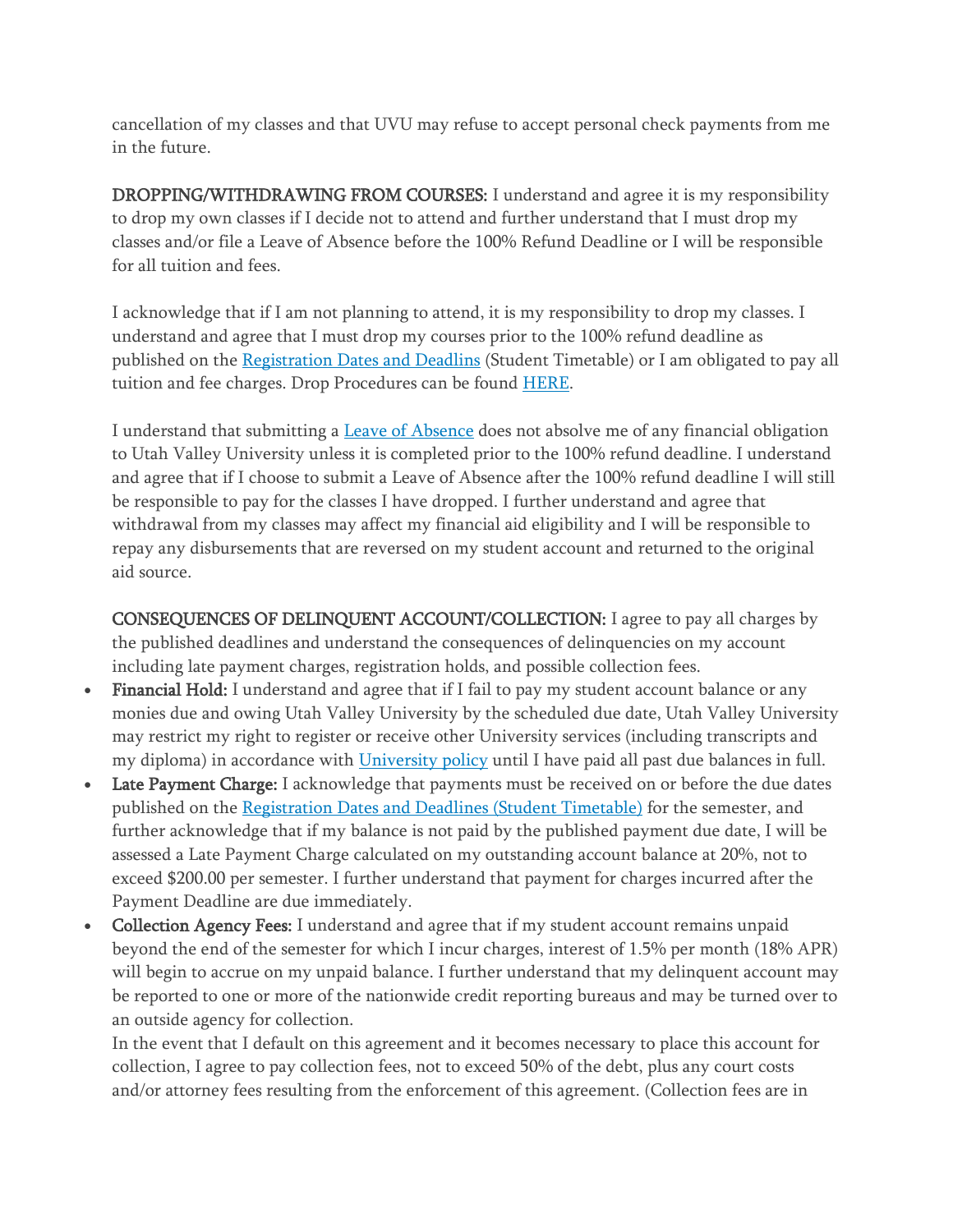addition to the principal amount, fees, and interest charges.) Additionally, I agree that UVU shall have the right to offset any monies due me from UVU against the balance due on my student account.

COMMUNICATION: I understand all correspondence from Utah Valley University will be sent to my myUVU email account and therefore I am responsible for reading the e-mails I receive from UVU on a timely basis. I agree to keep my contact information current with UVU and further agree to allow Utah Valley University and its agents to contact me at any address, telephone, or cell phone number that I provide now or in the future.

Method of Communication: I understand that Utah Valley University uses electronic billing as its official billing method and that all correspondence from Utah Valley University, including notifications of outstanding debt, will be sent to my myUVU email account. I further understand that the University may send correspondence and paper bills via the U.S. Postal Service to my Local and/or Permanent address(es) listed in myUVU. Therefore, I acknowledge that I am responsible for reading the emails and all other correspondence I receive from UVU on a timely basis. I understand that failure to review my bill does not constitute a valid reason for not paying my bill on time.

Contact Information and Consent to Communication: I agree to keep my contact information current with UVU for purposes of continued communication regarding any amounts that remain due and owing to UVU or to receive general information from UVU.

I further agree to allow Utah Valley University and its agents to contact me at any address, telephone, or cell phone number that I provide now or in the future, using automated telephone dialing systems, artificial or pre-recorded voice or text message, or personal calls. I also authorize UVU or its agents to contact me not only at my myUVU email address but also at any other email address that I provide to the University.

FINANCIAL AID DISBURSEMENTS: Not all UVU students will apply for or receive Federal Financial Aid but in anticipation of students applying for and receiving aid at a later date in the award year, UVU asks all students to review and agree to the following:

I understand that if I am expecting Financial Aid, I am responsible to follow up and ensure I have met all requirements to receive it, and acknowledge that I may be charged a late fee if my Financial Aid has not disbursed by the Late Fee Deadline. I further acknowledge that aid is contingent upon my enrollment and attendance in each class.

I understand that I am responsible to follow up on the status of my Financial Aid Award and ensure that I have met all the requirements to receive it. I agree that it is my responsibility to ensure that it has been credited to my student account by the first day of classes and that I am responsible for any remaining balance not paid by my Financial Aid Award. I understand that if I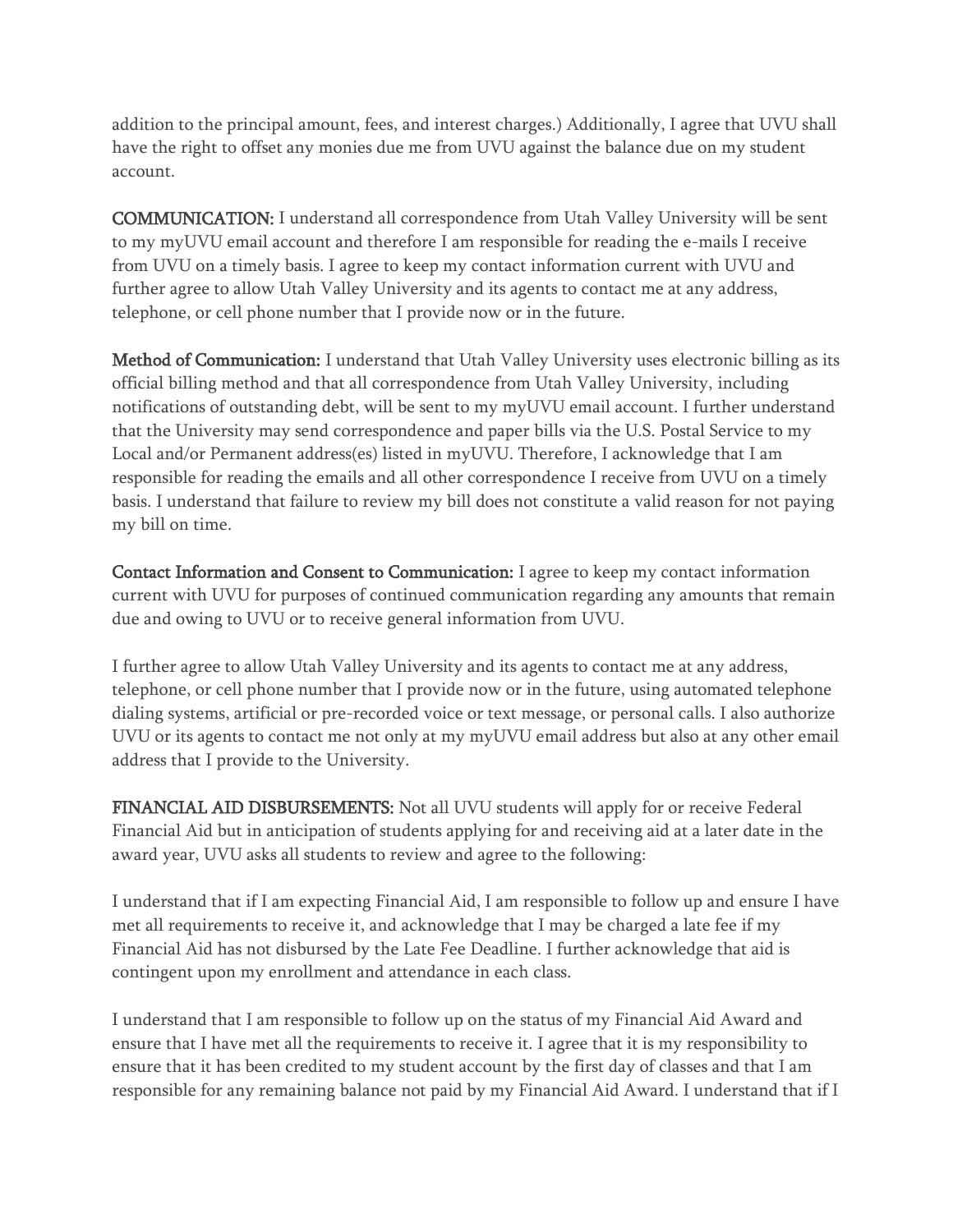have not been offered a Financial Aid Award by the Payment Deadline, it is my responsibility to make other payment arrangements until my aid disburses. I understand that even if I am waiting for financial aid, I may still be charged a late payment fee if I have not made other payment arrangements by the Late Fee Deadline.

Federal Aid: I understand that aid described as "estimated" on my Financial Aid Award does not represent actual or guaranteed payment, but is an estimate of the aid I may receive if I meet all requirements stipulated by that aid program.

I understand that my Financial Aid Award is contingent upon my continued enrollment and attendance in each class upon which my financial aid eligibility was calculated. If I drop any class before completion, I understand that my financial aid eligibility may decrease and some or all of the financial aid awarded to me may be returned to the Department of Education (ED). If some or all of my financial aid is returned to the Department of Education because I dropped or failed to attend class, I agree to repay all returned aid that was disbursed to my account and resulted in a credit balance that was refunded to me.

Prizes, Awards, Scholarships, and Grants: I understand that all prizes, awards, scholarships, and grants awarded to me will be credited to my student account and applied toward any outstanding balance. I further understand that my receipt of a prize, award, scholarship, or grant is considered a financial resource according to federal Title IV financial aid regulations, and may therefore reduce my eligibility for other federal and/or state financial aid (i.e., loans, grants, Federal Work Study) which, if already disbursed to my student account, must be reversed and returned to the aid source.

# Additional Terms and Conditions

# FAMILY EDUCATIONAL RIGHTS AND PRIVACY ACT (FERPA)

Except as may specifically be provided by pertinent statute or regulations, I understand that the Family Educational Rights and Privacy Act prohibits Utah Valley University from releasing information from my education record to a third party (including my parents or spouse) without my written permission. I further understand that all students taking courses at UVU are protected under FERPA regardless of age and if I want UVU to share my information with someone else, I must provide written permission by following the procedure outlined [HERE.](https://www.uvu.edu/records/ferpa.html)

I understand that I may revoke my permission at any time as instructed in the same procedure.

Every student must read and agree to the following three additional statements in order to register at UVU: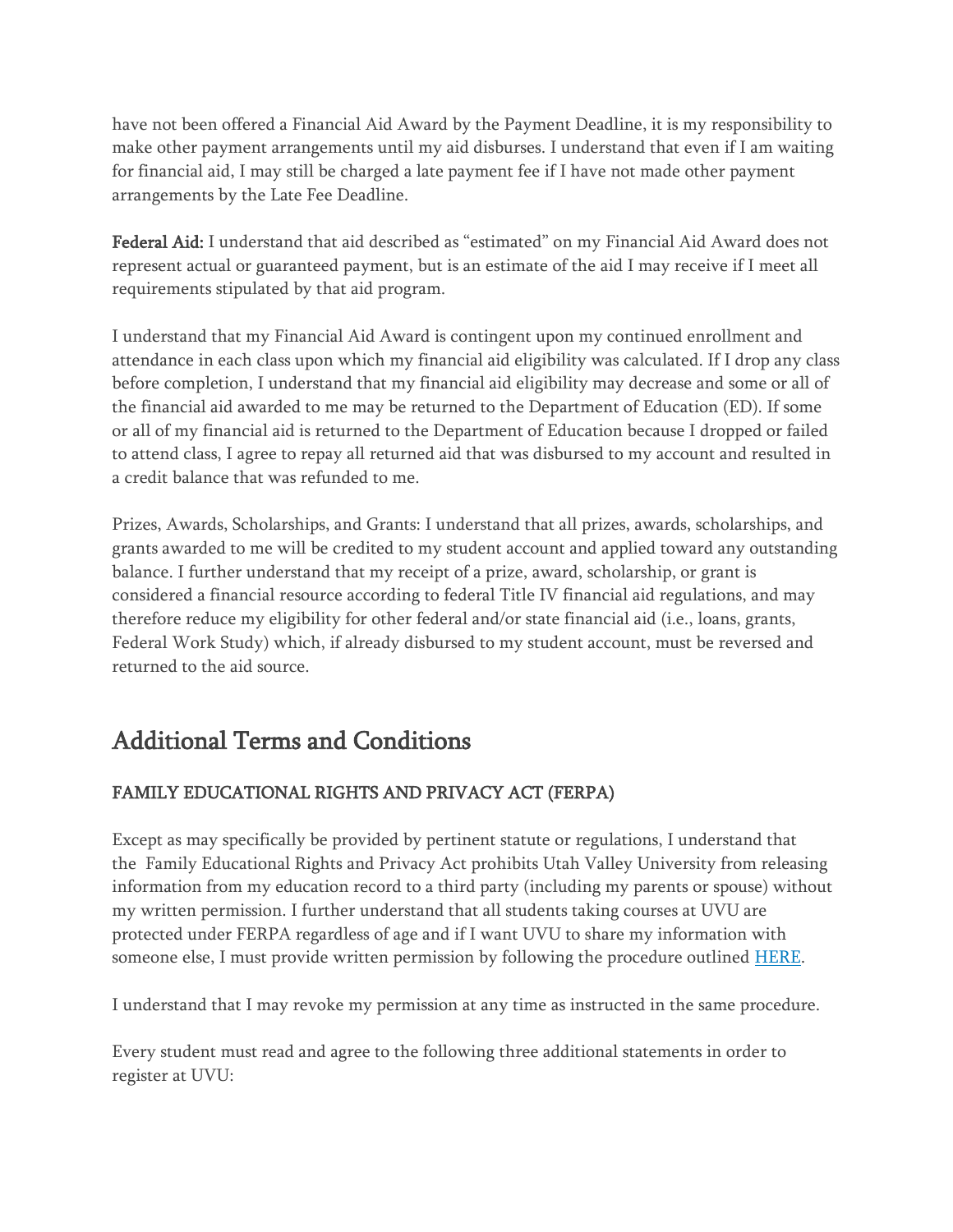#### ENTIRE AGREEMENT

With respect to the matters described herein, this agreement supersedes all prior understandings, representations, negotiations and correspondence between the student and Utah Valley University, constitutes the entire agreement between the parties with respect to the matters described, and shall not be modified or affected by any course of dealing or course of performance. No change or modification of this Agreement shall be valid unless it be in writing and signed by both the student and the University. Any modification is specifically limited to those policies and/or terms addressed in the modification.

# GOVERNING LAW AND EFFECT OF PARTIAL INVALIDATION

This Agreement shall be construed under and interpreted in accordance with the laws of the State of Utah. In the event that any portion of this Agreement is found invalid, that portion may be severed from and shall not affect the validity of the remaining provisions.

#### CONSENT TO JURISDICTION/CHOICE OF FORUM

The student consents and agrees that all legal proceedings relating to subject matters covered in this Agreement shall be maintained in courts in the State of Utah and the student consents and agrees that jurisdiction and venue for such proceedings shall lie exclusively with courts located in the State of Utah.

#### Please indicate your acceptance of the following:

Federal Financial Aid regulations require UVU to obtain authorization from each student regarding payment of non- institutional charges. Not all UVU students will apply for or receive Federal Financial Aid but in anticipation of students applying and receiving aid at a later date in the award year, UVU asks all students to review and respond to the following options.

Financial Aid Consent 1: I authorize UVU to use my Federal Financial Aid funds to pay noninstitutional charges (items such as late registration fees, late payment fees, parking citations, book fines, etc.) in addition to tuition and fee charges for the current award year.

I understand that I may use my Federal Financial Aid (Pell Grant, Stafford Loans, SEOG, Perkins, and other such funds, including late disbursements) to pay non-institutional charges and other educationally related charges in addition to tuition and fees. These non-institutional charges may include items such as late registration fees, late payment fees, library fines, parking citations, returned check fees, etc. This consent will remain intact for the remainder of my time at UVU unless I choose to rescind my decision in writing.

I understand I may rescind my decision to have Federal Financial Aid pay my non-institutional charges for the current award year by contacting the Bursar's Office (BA-108) and completing a Rescinding Financial Aid Authorization form prior to my last day of enrollment during the academic year. I understand that any revocation of my decision is not retroactive but will take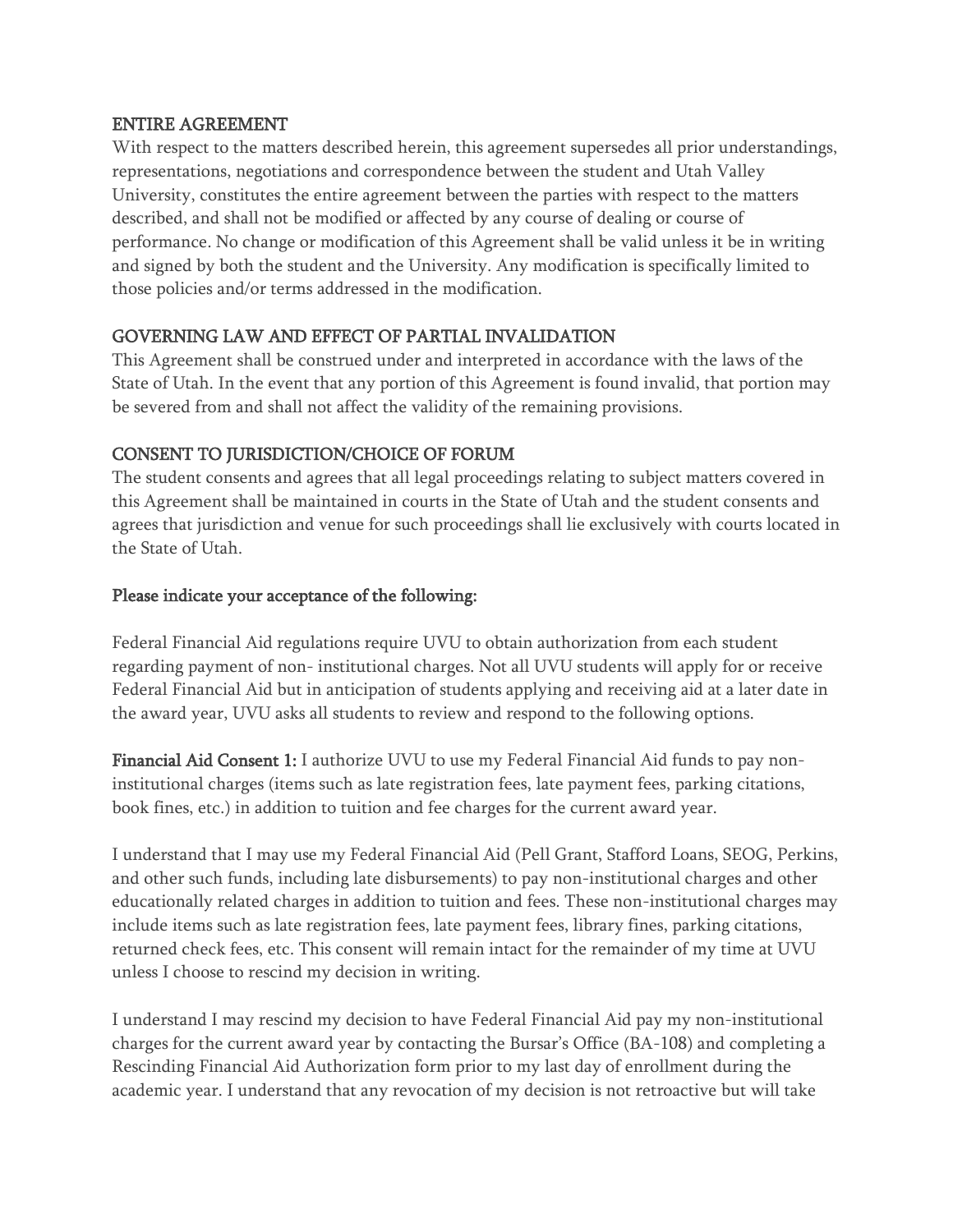effect on the date my signed request is received by the Bursar's Office.

Financial Aid Consent 2: I authorize UVU to use my Federal Financial Aid funds to pay noninstitutional charges (items such as late registration fees, late payment fees, parking citations, book fines, etc.) for the prior award year (total amount up to but not exceeding \$200).

I understand that I may use my Federal Financial Aid (Pell Grant, Stafford Loans, SEOG, Perkins, and other such funds, including late disbursements) to pay non-institutional charges for the prior award year (total amount up to but not exceeding \$200). These non-institutional charges may include items such as late registration fees, late payment fees, library fines, parking citations, returned check fees, etc. This consent will remain intact for the remainder of my time at UVU unless I choose to rescind my decision in writing.

I understand I may rescind my decision to have Federal Financial Aid pay my non-institutional charges of up to \$200 for the prior award year by contacting the Bursar's Office (BA-108) and completing a Rescinding Financial Aid Authorization form prior to my last day of enrollment during the academic year. I understand that any revocation of my decision is not retroactive but will take effect on the date my signed request is received by the Bursar's Office.

Electronic 1098-T: I understand and consent that if I am eligible to receive a 1098-T tax document, it will be provided to me in electronic form through Tuition Payment PLUS, and I understand that I will not receive a paper copy through the mail. I understand that my consent will remain in effect for each year that I attend Utah Valley University. I further understand that I may choose to opt-out of the electronic format by contacting the UVU Bursar's Office, after which future 1098-T tax documents would be sent to me in paper form through the U.S. Postal Service.

I understand I must provide my Social Security number (SSN) or taxpayer identification number (TIN) to Utah Valley University upon request as required by Internal Revenue Service (IRS) regulations for Form 1098-T reporting purposes.

I understand that Utah Valley University will provide my 1098-T tax document to me in electronic form and understand I may view or print this form through Tuition Payment PLUS when it becomes available. I further understand that I will receive an email notification to my myUVU email account when the completed form is available to access from Tuition Payment PLUS. I understand Adobe Reader software must be installed on my computer to view 1098-T statements and acknowledge that I can [download Adobe Reader free of charge by visiting the](https://get.adobe.com/reader/otherversions/)  [Adobe home page.](https://get.adobe.com/reader/otherversions/)

I further understand I can grant authorized user access to my parent(s) or guardian(s) and allow them the ability to view my 1098-T tax document through Tuition Payment PLUS. I understand this choice is optional but may be particularly helpful to me if I plan to be away for a